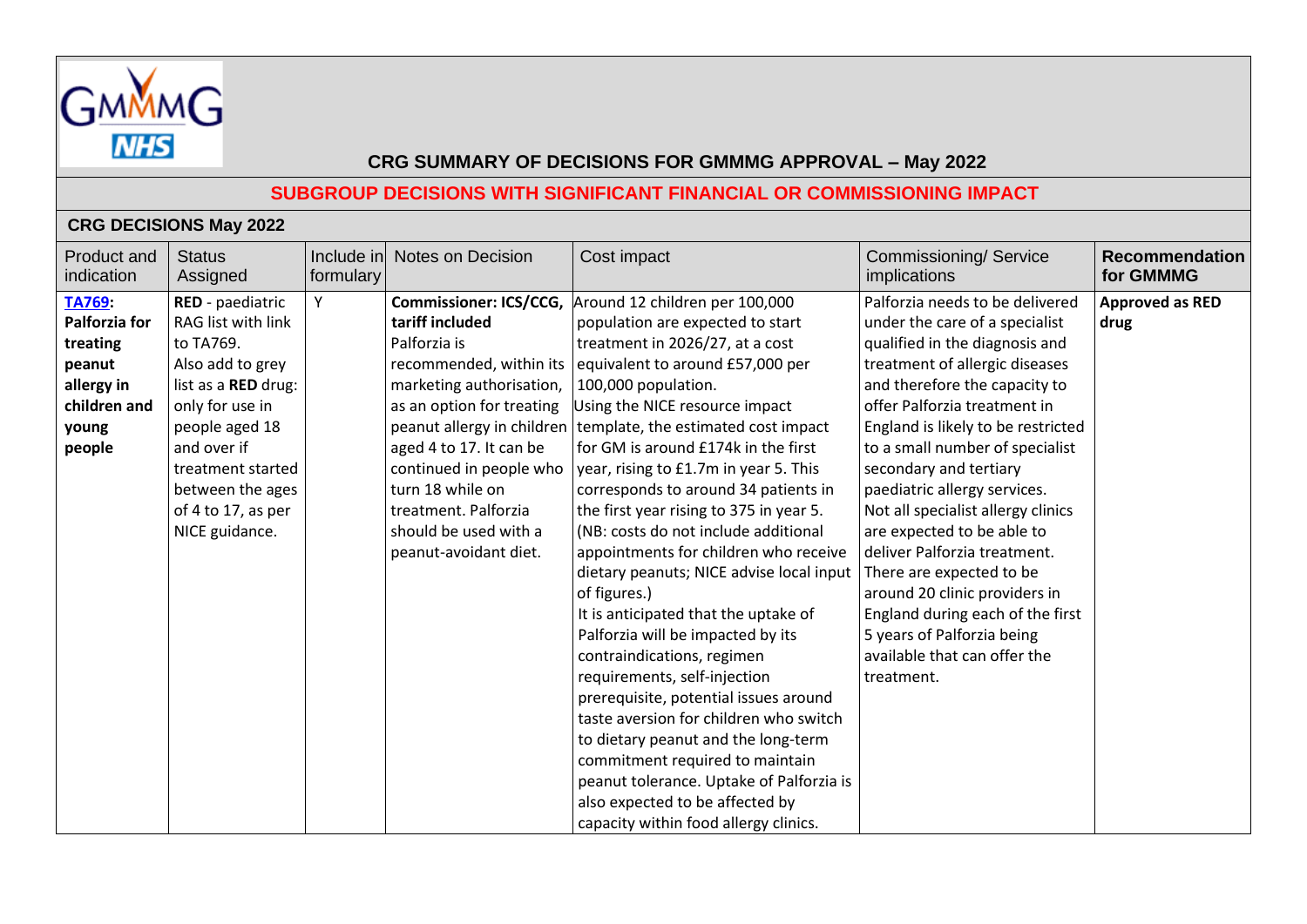## **SUBGROUP DECISIONS WITHOUT SIGNIFICANT FINANCIAL OR COMMISSIONING IMPACT**

# **CRG DECISIONS May 2022**

| Product and<br>indication                                                                                                    | <b>Status</b><br>Assigned                | Include in<br>formulary                            | <b>Notes on Decision</b>                                                                                                                                                                                                                                                                                                                                                                                                                                                                                                                                                                                                                                                                                                                                                                                                                                                                                                                        | Cost impact                                                                                                                                                                                                                                                                                                                                                               | Commissioning/<br>Service<br>implications | <b>FINAL</b><br><b>DECISION</b> |
|------------------------------------------------------------------------------------------------------------------------------|------------------------------------------|----------------------------------------------------|-------------------------------------------------------------------------------------------------------------------------------------------------------------------------------------------------------------------------------------------------------------------------------------------------------------------------------------------------------------------------------------------------------------------------------------------------------------------------------------------------------------------------------------------------------------------------------------------------------------------------------------------------------------------------------------------------------------------------------------------------------------------------------------------------------------------------------------------------------------------------------------------------------------------------------------------------|---------------------------------------------------------------------------------------------------------------------------------------------------------------------------------------------------------------------------------------------------------------------------------------------------------------------------------------------------------------------------|-------------------------------------------|---------------------------------|
| <b>Moxonidine</b>                                                                                                            | <b>GREEN</b><br>specialist<br>initiation | Already in<br>chapter 2                            | The current formulary entry for moxonidine<br>indicates that moxonidine is specialist initiation<br>only without specifying a RAG category which<br>prompted a query. The RAG status has been<br>clarified as GREEN following specialist initiation<br>to avoid ambiguity. No concerns were<br>identified that would limit moxonidine to<br>specialist only prescribing.                                                                                                                                                                                                                                                                                                                                                                                                                                                                                                                                                                        | None expected                                                                                                                                                                                                                                                                                                                                                             | None expected                             | <b>Approved</b>                 |
| <b>TA768: Upadacitinib</b><br>for treating active<br>psoriatic arthritis<br>after inadequate<br>response to<br><b>DMARDs</b> | <b>RED</b>                               | Already in<br>chapter 10.<br>Add link to<br>TA768. | Upadacitinib, alone or with methotrexate, is<br>recommended as an option for treating active<br>psoriatic arthritis in adults whose disease has<br>not responded well enough to disease-<br>modifying antirheumatic drugs (DMARDs) or<br>who cannot tolerate them. It is recommended<br>only if they have peripheral arthritis with 3 or<br>more tender joints and 3 or more swollen joints<br>and:<br>they have had 2 conventional DMARDs<br>$\bullet$<br>and at least 1 biological DMARD or<br>TNF-alpha inhibitors are contraindicated<br>but would otherwise be considered (as<br>described in NICE's technology appraisal<br>guidance on etanercept, infliximab and<br>adalimumab for the treatment of<br>psoriatic arthritis).<br>Upadacitinib is recommended only if the<br>company provides it according to the<br>commercial arrangement.<br>This TA is within the scope of the GMMMG PsA<br>pathway which is currently in development | NICE do not expect this guidance<br>to have a significant impact on<br>resources; that is, the resource<br>impact of implementing the<br>recommendations in England will<br>be less than £9,000 per 100,000<br>population.<br>This is because the technology is a<br>further treatment option and is<br>available at a similar price to the<br>current treatment options. | <b>TBC</b>                                | <b>Approved</b>                 |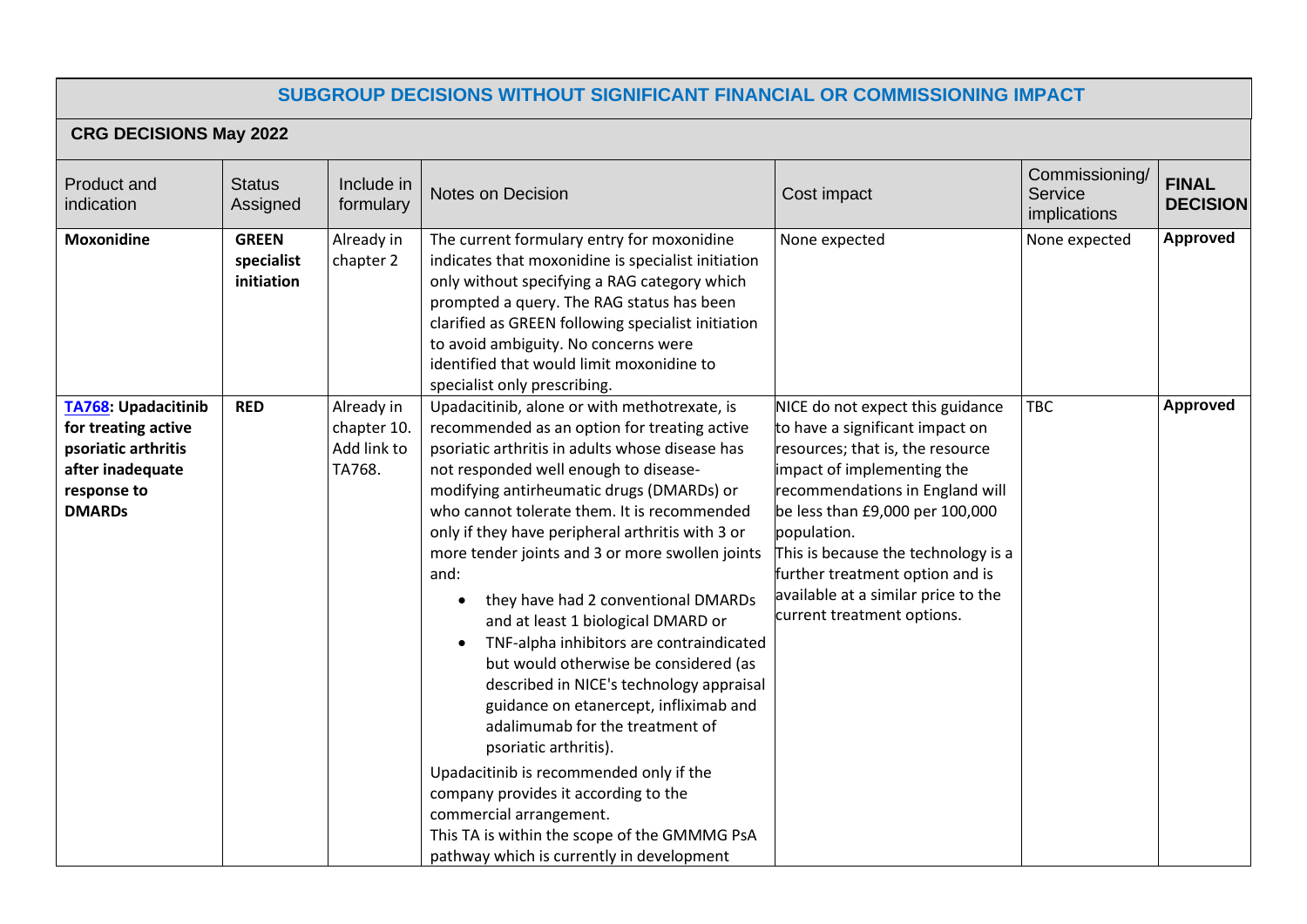|                                                                                      |                                        |                      | with plans to include upadacitinib as per the<br>NICE TA.                                                                                                                                                                                                                                                                                                                                                                                                                                                                                                                                                                                                                                                      |                                                                                                                                                                                                                                                                                                           |               |                 |
|--------------------------------------------------------------------------------------|----------------------------------------|----------------------|----------------------------------------------------------------------------------------------------------------------------------------------------------------------------------------------------------------------------------------------------------------------------------------------------------------------------------------------------------------------------------------------------------------------------------------------------------------------------------------------------------------------------------------------------------------------------------------------------------------------------------------------------------------------------------------------------------------|-----------------------------------------------------------------------------------------------------------------------------------------------------------------------------------------------------------------------------------------------------------------------------------------------------------|---------------|-----------------|
| <b>GMMMG Headache</b><br>Pathway<br>GM Headache                                      | <b>Formulary</b><br>and RAG<br>updated | Chapter 4<br>updated | An updated version of the North West<br>headache pathway was presented for approval<br>following a 6 week GM-wide consultation.<br>A pathway with notes and a draft formulary<br>section were approved by CRG.<br>Following GMMMG ratification the formulary<br>and RAG list will be amended.<br>Zonisamide has been added as a Green<br>Specialist advice medicine in line with the<br>pathway. There were no other major<br>amendments                                                                                                                                                                                                                                                                       | The addition of zonisamide for<br>primary care prescribing is not<br>expected to be significant. Uptake<br>of this option in primary care may<br>prevent or delay prescribing of<br>more expensive options available<br>through specialist services.                                                      | None expected | <b>Approved</b> |
| <b>GM Antimicrobial</b><br>Guideline - V10.1                                         | On<br>formulary                        | N/A                  | An updated version of the GM antimicrobial<br>guidelines were presented to CRG for approval<br>following amendments made by the GM<br>working group.<br>The major changes include:<br>the addition of Otigo ear drops as per NICE<br>$\bullet$<br>NG91,<br>new section about the susceptibility<br>$\bullet$<br>results from microbiology following last<br>year's changes from EUCAST<br>reference to the NCA guidelines on<br>$\bullet$<br>antimicrobial treatment for<br>immunocompromised patients<br><b>Community Acquired Pneumonia {During</b><br>$\bullet$<br>COVID-19} has been removed and replaced<br>with the previously approved, original CAP<br>in Adults which follows NICE NG138 Sept<br>2019 | No significant impact expected.<br>The addition of Otigo ear drops<br>for treatment of acute otitis<br>media may have a cost impact of<br>up to £40,000 per year in GM.<br>This is likely to be antibiotic<br>sparing and supports the current<br>AMS work on reducing the<br>prescribing of antibiotics. | None expected | <b>Approved</b> |
|                                                                                      |                                        |                      | <b>SUBGROUP DECISIONS FOR INFORMATION ONLY</b>                                                                                                                                                                                                                                                                                                                                                                                                                                                                                                                                                                                                                                                                 |                                                                                                                                                                                                                                                                                                           |               |                 |
| <b>TA767: Ponesimod</b><br>for treating<br>relapsing-remitting<br>multiple sclerosis | <b>RED</b>                             | Υ                    | <b>Commissioner: NHSE</b><br>Ponesimod is recommended for treating<br>relapsing-remitting multiple sclerosis with<br>active disease defined by clinical or imaging<br>features in adults, only if the company provides                                                                                                                                                                                                                                                                                                                                                                                                                                                                                         | N/A                                                                                                                                                                                                                                                                                                       | N/A           | <b>None</b>     |